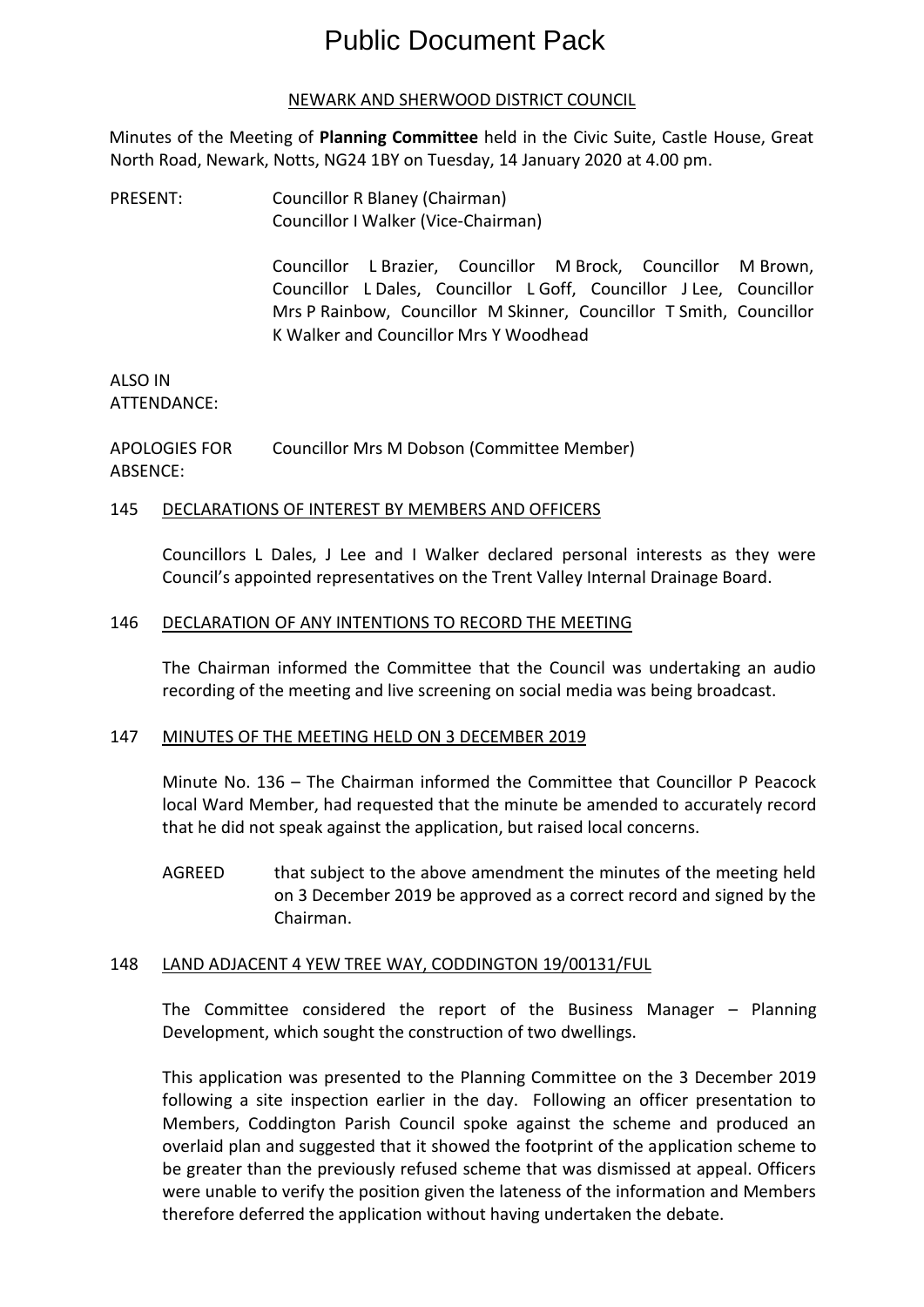On 9 December 2019, Coddington Parish Council provided their script and plans handed out to the Committee plus an additional plan which they said showed the old and new designs overlaid for comparison purposes. The Business Manager – Planning Development confirmed that her calculations showed that the application reduced the amount of external footprint by c40.21m² when compared to the latest refused scheme. This did not change the recommendation in any way.

A schedule of communication was tabled at the meeting which detailed correspondence received after the Agenda was published from the applicants Agent; Coddington Parish Council; and Robert Jenrick MP's Office.

Councillor Mrs L Cox on behalf of Coddington Parish Council spoke against the application in accordance with the views of Coddington Parish Council, as contained within the report.

Members considered the application and the local Ward Member commented that whilst he was in support of housing developments due to the waiting list for housing in the district. He however considered this location not suitable due to the historic woodland and suggested refusal under the grounds of design and layout of the site and subsequent impact on amenity space. Local residents were also very supportive in retaining the woodland. Another Member suggested that two dwellings was too much and a compromise might be made with allowing one dwelling.

AGREED (unanimously) that contrary to Officer recommendation planning permission be refused due to layout and scale of the development on site leading to an encroachment to the available amenity space and existing protected woodland, which is exacerbated by the fact that the remaining garden will need to be continued to be managed as woodland.

In accordance with paragraph 12.5 of the Planning Protocol, as the motion was against officer recommendation, a recorded vote was taken.

| <b>Councillor</b> | <b>Vote</b> |
|-------------------|-------------|
| R. Blaney         | For         |
| L. Brazier        | For         |
| M. Brock          | For         |
| M. Brown          | For         |
| L. Dales          | For         |
| M. Dobson         | Absent      |
| L. Goff           | For         |
| R. Holloway       | Absent      |
| J. Lee            | For         |
| P. Rainbow        | For         |
| M. Skinner        | For         |
| T. Smith          | For         |
| I. Walker         | For         |
| K. Walker         | For         |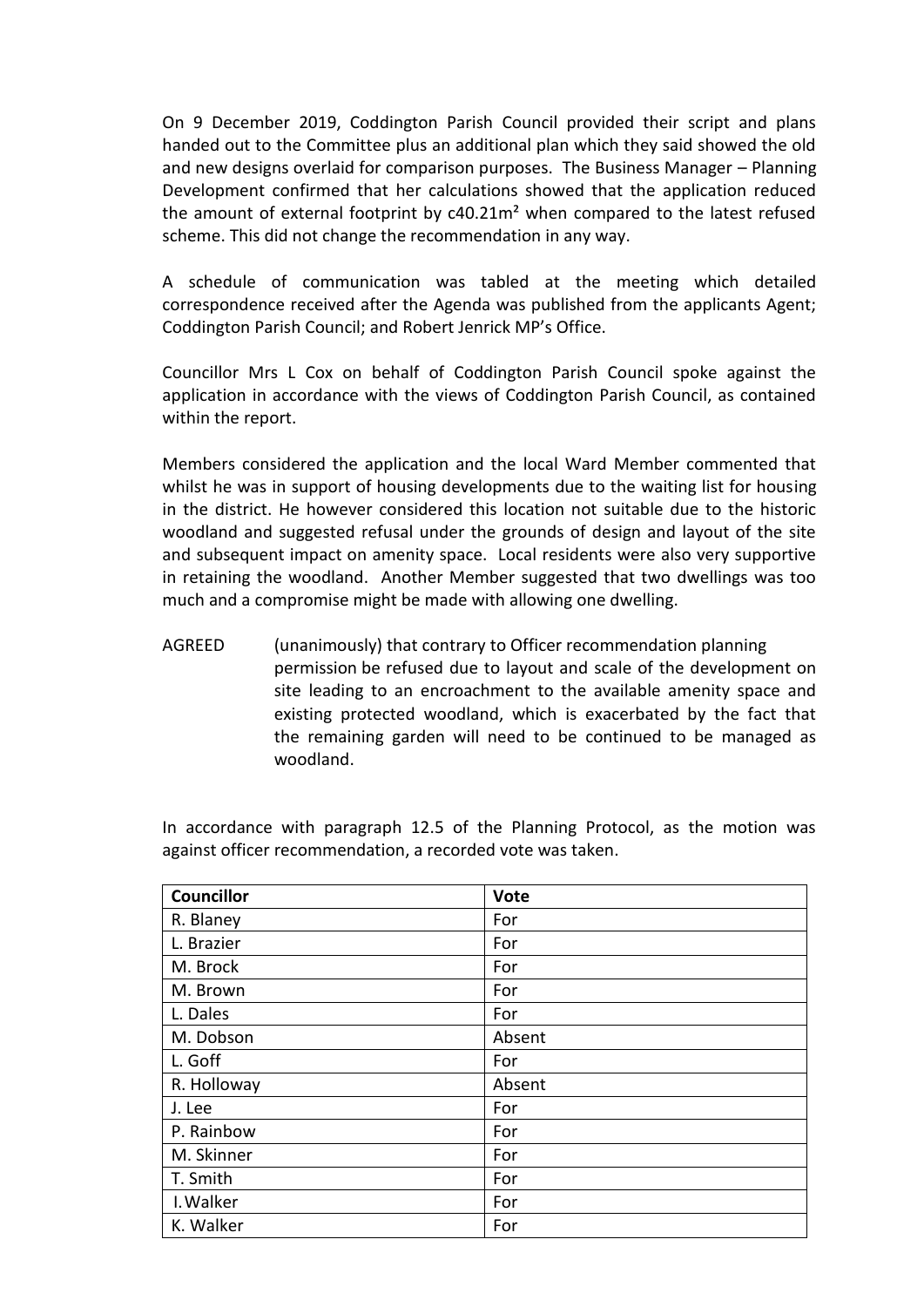| Y. Woodhead | --<br>-υ. |
|-------------|-----------|
|-------------|-----------|

## 149 GARAGES AND PUBLIC AREA ADJACENT TO 1 THE MEERINGS, SUTTON ON TRENT 19/01811/FUL

The Committee considered the report of the Business Manager – Planning Development, following a site inspection, which sought full planning permission for the demolition of two garages albeit part of the existing northern boundary wall of the garage would be retained and development of one, one-bedroom bungalow.

A schedule of communication was tabled at the meeting which detailed correspondence received after the Agenda was published from the Planning Case Officer which advised the Committee that a condition restricting the permitted development rights of the new dwelling had been omitted from the committee report in error. It was proposed to add this condition in to the decision notice if a resolution to grant permission was given.

Members considered the application and some Members considered the proposal acceptable given the number of people on the Council Housing waiting list and the need for bungalows. Other Members commented on the removal of garages and parking spaces which would have an impact on an already congested area.

AGREED (unanimously) that full planning permission be approved subject to the conditions and reasons contained within the report and the additional condition regarding permitted development rights as detailed below:

> Notwithstanding the provisions of the Town and Country Planning (General Permitted Development) (England) Order 2015 (and any order revoking, re-enacting or modifying that Order), other than development expressly authorised by this permission, there shall be no development under Schedule 2, Part 1 of the Order in respect of:

Class A: The enlargement, improvement or other alteration of a dwellinghouse.

Class E: Buildings etc. incidental to the enjoyment of a dwellinghouse.

Reason: To ensure that the local planning authority retains control over the specified classes of development normally permitted under the Town and Country Planning (General Permitted Development) (England) Order 1995 or any amending legislation) given the layout of this new dwelling.

## 150 ABBEY WOOD FARM, EDWINSTOWE ROAD, RUFFORD 19/01900/FUL

The application was withdrawn from the agenda.